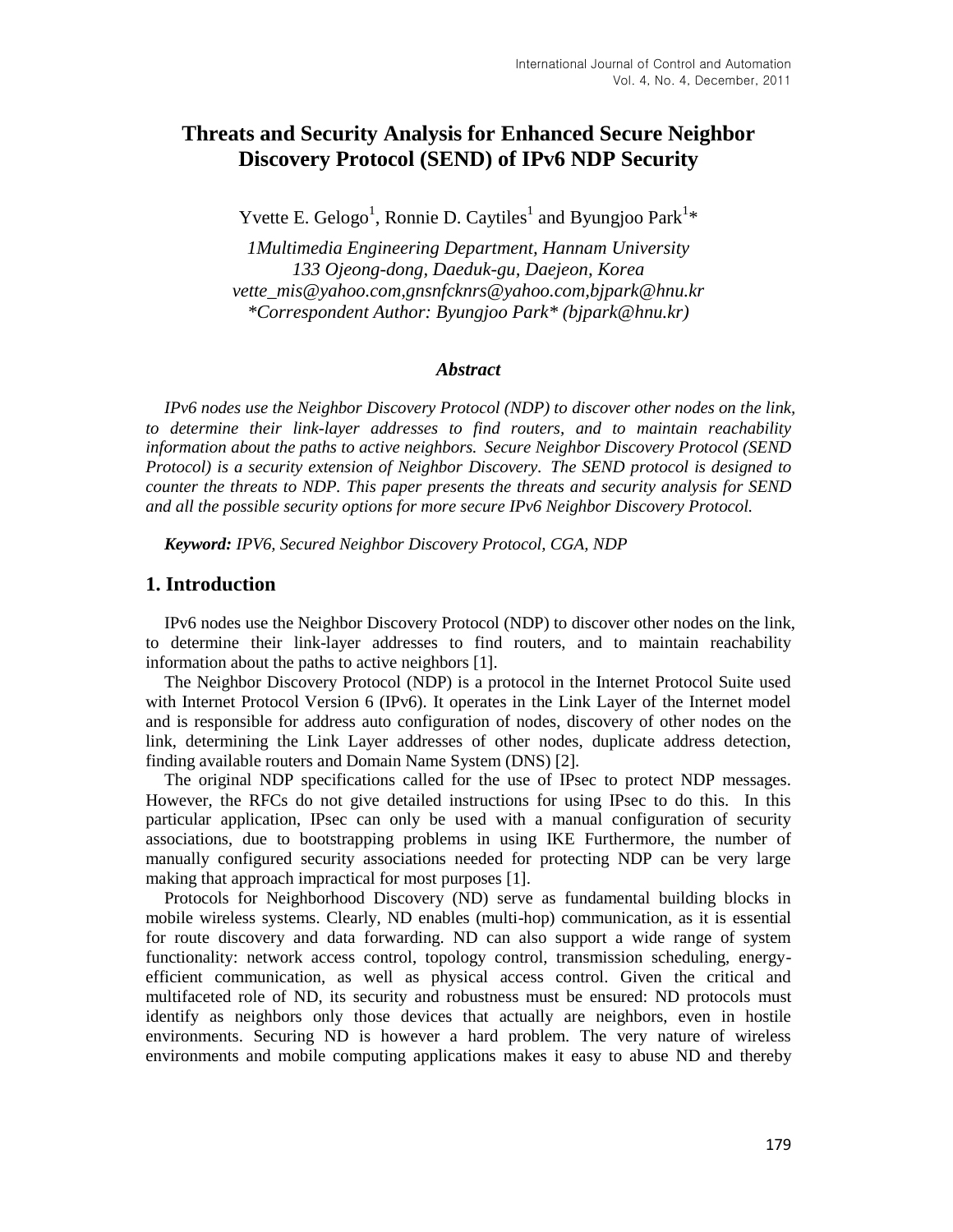compromise systems for which ND is a building block. If not secured, NDP is vulnerable to various attacks. This paper specifies security mechanisms for NDP.

The rest of this paper is organized as follows: Section II explains background about NDP and SEND protocol; In Section III we discuss the Cryptographically Generated Addresses and its security attributes and contributions to SEND; In section IV discuss the threats and security analysis then in Section V the proposed security mechanism and lastly the concluding remarks in Section VI.

## **2. Background**

In this section we briefly describe the current state of the technology. We assume that the reader is familiar with the basic IPv6 architecture and functions. Thus, we concentrate on explaining the Neighbor Discovery Protocol and Secured Neighbor Discovery Protocol to understand a small background about the terms and the protocols focusing on security related issues.

## **2.1 NDP Protocol**

Nodes (hosts and routers) use Neighbor Discovery to determine the link-layer addresses for neighbors known to reside on attached links and to quickly purge cached values that become invalid. Hosts also use Neighbor Discovery to find neighboring routers that are willing to forward packets on their behalf. Finally, nodes use the protocol to actively keep track of which neighbors are reachable and which are not, and to detect changed link-layer addresses. When a router or the path to a router fails, a host actively searches for functioning alternates [8].

Neighbor Discovery Protocol (NDP) has specific functions like Neighbor Discovery (ND), Address Auto-configuration, Router Discovery (RD), Neighbor Un-reachability Detection (NUD), Address Resolution, and Duplicate Address Detection (DAD). Figure 1 is the Neighbor Discovery Protocol function and the general overview and Figure 2 illustrate the NDP message format.



**Figure 1. Neighbor Discovery Protocol Overview**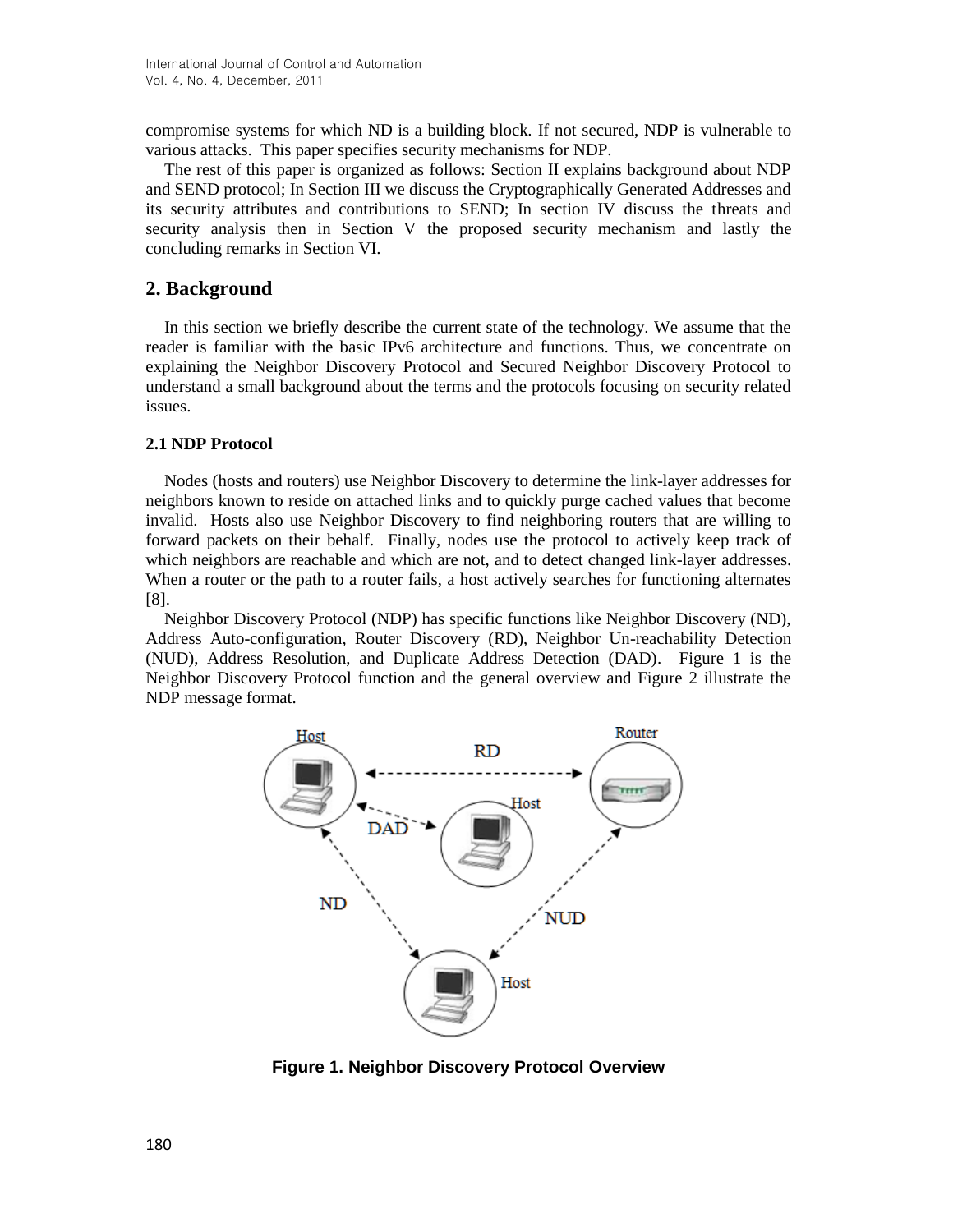| $\leftarrow$ ------------NDP Message---------------->                                    |  |                    |  |
|------------------------------------------------------------------------------------------|--|--------------------|--|
|                                                                                          |  |                    |  |
| IPv6 Header         ICMPv6       ND Message-   ND Message<br>  Next Header = 58   Header |  | specific   Options |  |
| $\blacksquare$ (ICMPv6)                                                                  |  | l data             |  |
| --------------------------------------                                                   |  |                    |  |
|                                                                                          |  |                    |  |

 $\leftarrow$ -NDP Message header-->

**Figure 2. The NDP Message Format**

#### **2.2 SEND Protocol**

The Secure Neighbor Discovery (SEND) protocol is designed to counter the threats to NDP. SEND is applicable in environments where physical security on the link is not assured (such as over wireless) and attacks on NDP are a concern. As NDP is used by both hosts and routers, it is more vulnerable to various attacks unless secured. To encounter the threats to NDP, Secure Neighbor Discovery (SEND) protocol is designed.

SEND uses CGAs, a cryptographic method for binding a public signature key to an IPv6. CGAs are used to make sure that the sender of a neighbor discovery message is the "owner" of the claimed address. A public-private key pair is generated by all nodes before they can claim an address. A new NDP option, the CGA option, is used to carry the public key and associated parameters. CGA is formed by replacing the least-significant 64 bits of the 128-bit IPv6 address with the cryptographic hash of the address owner's public key. The messages are signed with the corresponding private key. Only if the source address and the public key are known can the verifier authenticate the message from that corresponding sender [6].

The SEND protocol requires no public-key infrastructure. Valid CGAs may be generated by any sender, including a potential attacker, but they cannot use any existing CGAs. Public key signatures protect the integrity of the messages and authenticate the identities of those who send them. The authority of a public key is established via a number of processes depending on the configuration and the type of message that's being protected.

## **3. Cryptographically Generated Addresses**

Cryptographically generated addresses (CGA) are IPv6 addresses where up to 64 address bits are generated by hashing the address owner's public key. The address owner uses the corresponding private key to assert address ownership and to sign messages sent from the address without a PKI or other security infrastructure. The CGA-based authentication can be used to protect IP-layer signaling protocols including neighbor discovery and mobility protocols. It can also be used for key exchange in opportunistic IPSec. The idea of hashing CGA idea originated in a paper on child-proof authentication for Mobile IPv6 [5]. CGA are IPv6 addresses for which the interface identifier is generated by computing a cryptographic one-way hash function from public key and auxiliary parameters. The binding between the public key and the address can be verified by re-computing the hash value and by comparing the hash with the interface identifier. Messages sent from an IPv6 address can be protected by attaching the public key and auxiliary parameters and by signing the message with the corresponding private key. The protection works without a certification authority or any security infrastructure [4].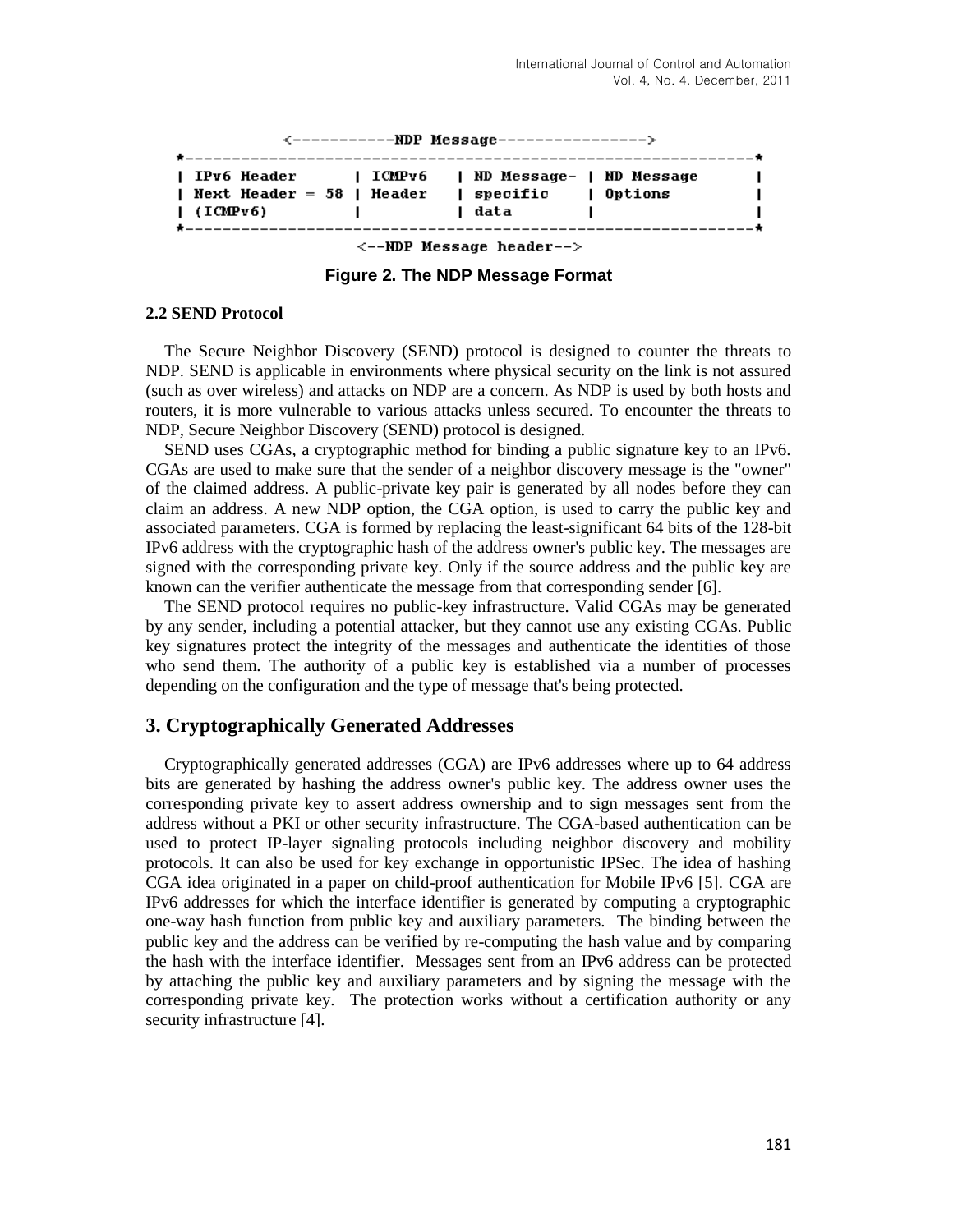# **4. Threats and Security Analysis**

As NDP is used by both hosts and routers, it is more vulnerable to various attacks unless secured. To encounter the threats to NDP, Secure Neighbor Discovery (SEND) protocol is designed. Various protocol options are given below.

*Cryptographically Generated Addresses (CGA) Option*

The CGA ensures that the sender of an NDP message is the owner of the claimed address. Before claiming an address, each node generates a public-private key pair and the CGA option verifies this key [1, 3].

*RSA Signature Option*

The public key signatures maintain the integrity of the messages and authenticate the sender identity. The RSA Signature option protects messages by requiring public-key based signatures attached to every NDP message [1, 3].

*Timestamp Option*

The Timestamp option provides replay protection and ensures that unsolicited advertisements and redirects have not been replayed [1].

*Nonce Option*

An unpredictable random or pseudo-random number generated by a node and used exactly once. In SEND, nonces are used to assure that a particular advertisement is linked to the solicitation that triggered it [1].

*Certification Path Solicitation*

Authorization is provisioned for both routers and hosts with routers getting certificates from a trust anchor and hosts getting configured to authorize routers. Separate certification path solicitation and advertisement messages are used to know the certification path to the trust anchor. Hosts will send the Certification Path Solicitations [1].

The following are the threats and SEND security responses:

*Neighbor Solicitation/Advertisement Spoofing*

- SEND requires the RSA Signature and CGA options to be presented in solicitations.

*Neighbor Unreachability Detection Failure*

- SEND requires a node responding to Neighbor Solicitations probes to include an RSA Signature option and proof of authorization to use the interface identifier in the address being probed

*Duplicated Address Detection DoS Attack*

- SEND requires including an RSA Signature option and proof of authorization in the Neighbor Advertisements sent as responses to DAD

*Router Solicitation and Advertisement Attacks*

- SEND requires Router Advertisements to contain an RSA Signature option and proof of authorization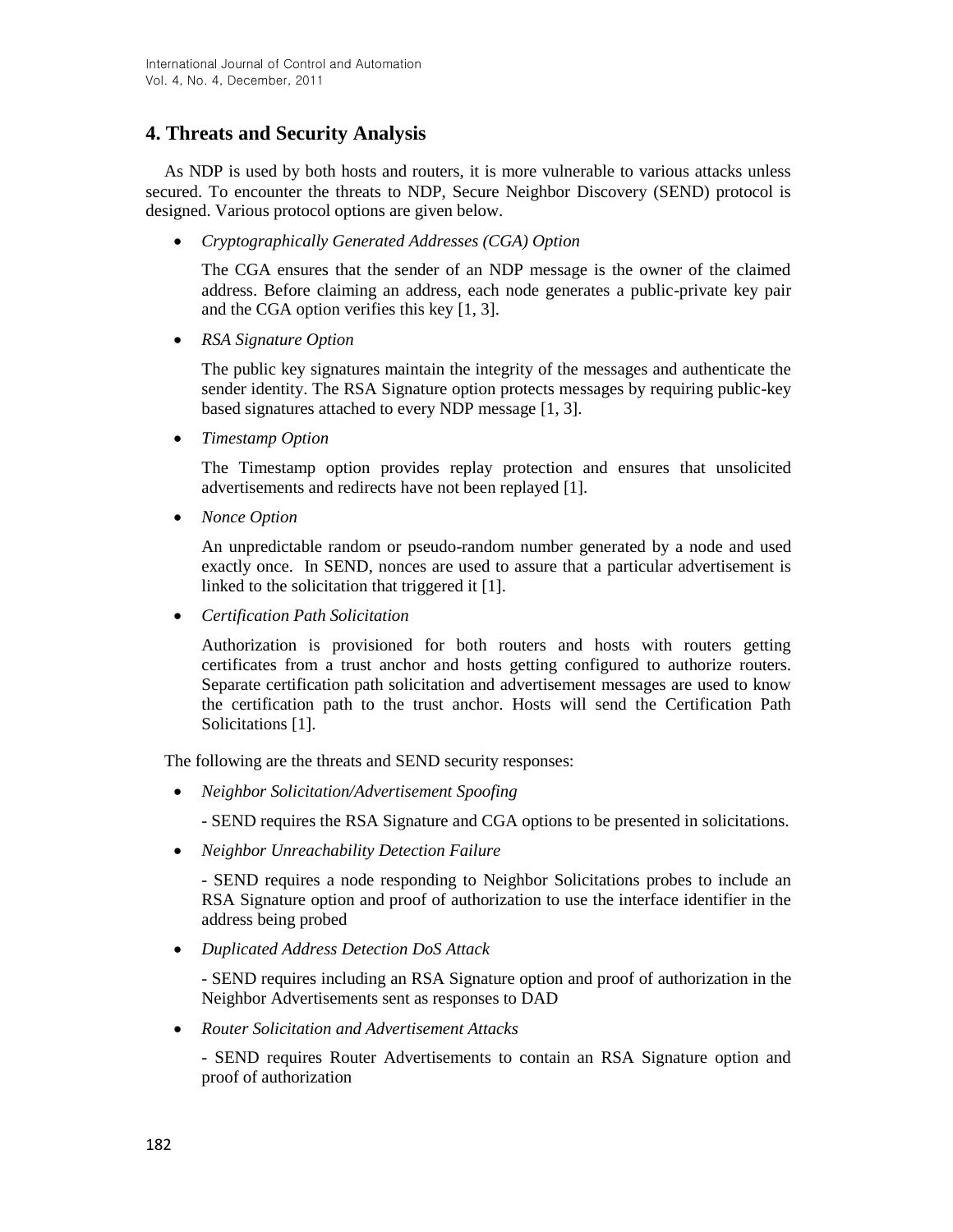#### *Replay Attacks*

- SEND includes a Nonce option in the solicitation and requires the advertisement to include a matching option.

SEND enhances this insecure protocol by employing cryptographically generated addresses (CGA) to encrypt NDP messages. This method is independent of IPSec, which is typically used to secure IPv6 transmissions. The introduction of CGA helps to nullify neighbor/solicitation/advertisement spoofing, neighbor unreachability detection failure, DOS attacks, router solicitation, and advertisement and replay attacks. The SEND protocol requires no public-key infrastructure. Valid CGAs may be generated by any sender, including a potential attacker, but they cannot use any existing CGAs. Public key signatures protect the integrity of the messages and authenticate the identities of those who send them. The authority of a public key is established via a number of processes depending on the configuration and the type of message that's being protected.

## **6. Conclusion**

IPv6 Neighbor Discovery Protocol is vulnerable to attacks. Secure Neighbor Discovery Protocol (SEND Protocol) is a security extension of NDP. It introduces different kind of security options in order to secure the connection while moving from one node to another node. It is better to understand what are the security options and the possible attacks that can be launched. There have been a lot of proposed security to secure IPv6 in different aspect but there is no concrete solution. Hence, it is better to understand which among these options is applicable for certain requirements. In this paper, we introduce threats and security analysis for SEND and different security options for enhanced Secured Neighbor Discovery Protocol.

#### **Acknowledgments**

This research was supported by Basic Science Research Program through the National Research Foundation of Korea (NRF) funded by the Ministry of Education, Science and Technology (2010-0024401, 2011-0026286).

## **References**

- [1] Request for Comments: 3971, "SEcure Neighbor Discovery (SEND),"http://tools.ietf.org/html/rfc3971.
- [2] Request for Comments: 1122, "Requirements for Internet Hosts Communication Layers", http://tools.ietf.org/html/rfc1122.
- [3] Secure Neighbor Discovery (SEND), http://ipv6.com/articles/research/Secure-Neighbor-Discovery.htm.
- [4] RFC: 3972 , "Cryptographically Generated Addresses (CGA)", http://www.ietf.org/rfc/rfc3972.txt.
- [5] "Designing secure Internet protocols ", http://research.microsoft.com/en us/projects/secureprotocols/default.aspx.
- [6] http://www.techopedia.com/definition/24857/secure-neighbor-discovery-protocol-send-protocol.
- [7] J. Arkko, et. al., "Securing IPv6 Neighbor and Router Discovery", WiSe '02, **(2002)** September 28, Atlanta, Georgia, USA.
- [8] RFC: 4861, "Neighbor Discovery for IP version 6 (IPv6)", http://tools.ietf.org/html/rfc4861.